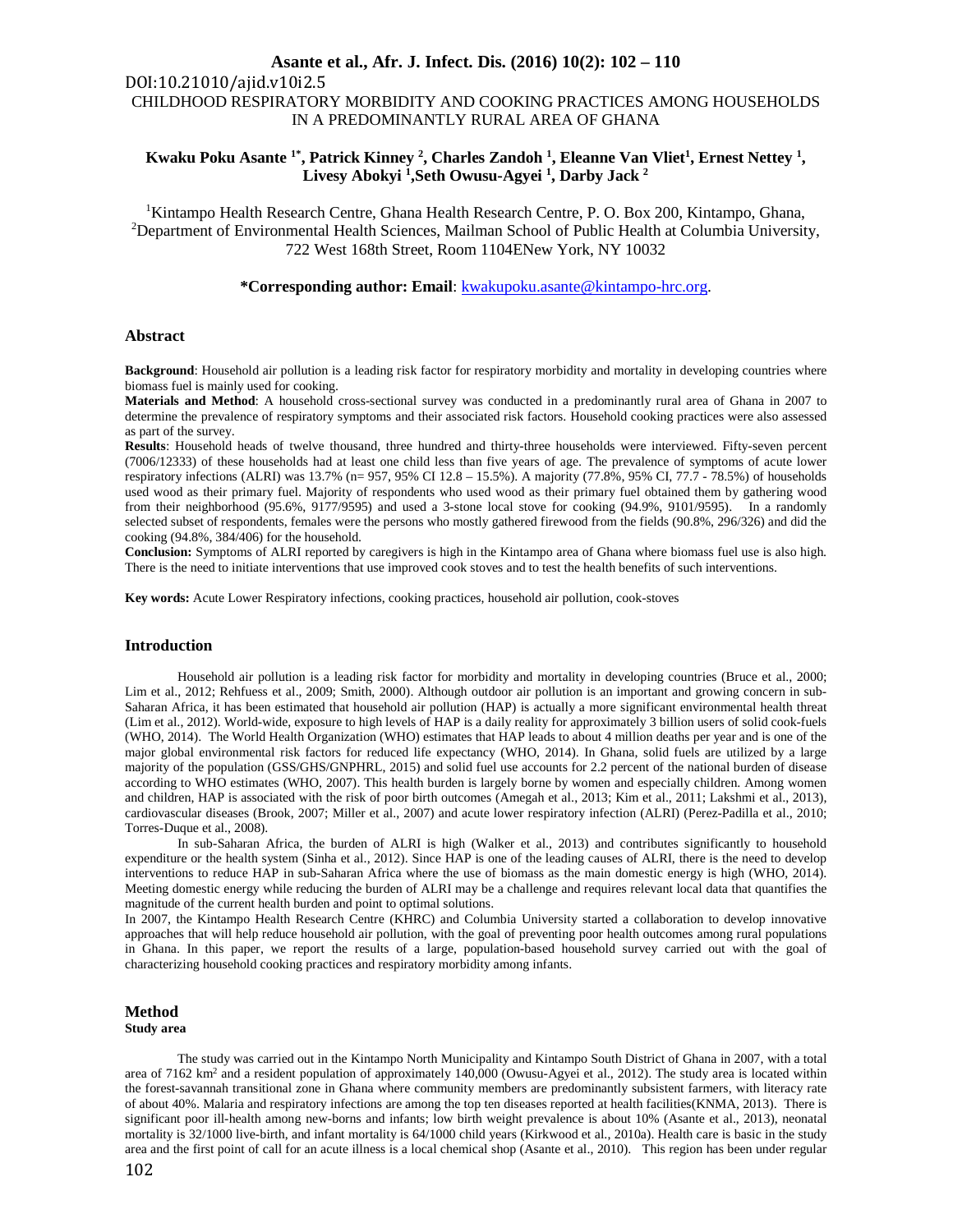## DOI:10.21010/ajid.v10i2.5

surveillance for births, deaths and migration patterns since 2003 by the Kintampo Health Research Centre (KHRC) under the Kintampo Health and Demographic Surveillance System (KHDSS) (Owusu-Agyei et al., 2012). The KHDSS platform provides the strength of contacting all households in the study area with a high response rate (Owusu-Agyei et al., 2012).

### **Data Collection**

The survey consisted of a short set of questions addressing childhood respiratory infections and household cooking practices that were administered to 12,333 households in the study area using the KHDSS. A more extensive questionnaire was later administered to a randomly selected sub-sample of 421 out of the 12,333 households to determine more details of household cooking practices. A trained fieldworker using a pretested questionnaire interviewed household heads or their representatives. A household was eligible for the survey if the respondent gave consent.

Key variables included household cooking practices, including type of cook-stove used in cooking, type of fuel used for cooking, description of primary cooks and cooking area. We also assessed the presence of respiratory symptoms (cough, blocked nose, runny nose, fast breathing; or difficulty in breathing) among the youngest child in the household in the 2 weeks prior to the interview. Questions were also asked regarding family structure, decision-making and economic circumstances. The time for each interview was about 45 minutes.

### **Data Management and Analysis**

Answered questionnaires were checked for completeness and consistency and sent to the KHRC computer laboratory for double entry into a password-protected database in Microsoft FoxPro version 9.0. Clean dataset was analyzed using Stata version 11.0 (Stata Corp, TX). Simple proportions and means were used to describe categorical and continuous data respectively. Socioeconomic status was defined using household assets such as household architecture or social amenities. Principal component analysis was applied to these variables and the first component was used as described others (Houweling et al., 2003; Howe et al., 2012; Vyas and Kumaranayake, 2006) The scores for the first component of wealth index were further classified into terciles as most poor, less poor and least poor.

### **Ethical Consideration**

Scientific and ethical approvals for the study were obtained from the Kintampo Health Research Centre Scientific Review Committee, the Kintampo Health Research Centre Institution's Ethics Committee (FWA00011103) and the Institutional Review Board of Columbia University. All participants were individually consented for voluntary participation in the study. The consenting process involved explaining the purpose of the study, confidentiality procedures, risks, benefits and freedom to opt out of the study at any time. Consent was indicated by a signature or thumbprint and a witness was used where respondent was illiterate. Completed survey forms have been kept safely under lock and key in KHRC and could be accessed only by named study investigators.

## **Results**

Twelve thousand, three hundred and thirty-three households were approached and interviewed with 100% response rate. As shown in Table 1, majority of household heads/respondents were males (61.5%) and with no education (54.1%). Most (67%) of households were located in rural areas.

|                                      | n    | %    |
|--------------------------------------|------|------|
| Gender of household head             |      |      |
| Male                                 | 7585 | 61.5 |
| Female                               | 4339 | 35.2 |
| Missing                              | 409  | 3.3  |
| Age of Household head in 2007        |      |      |
| 20-39                                | 4605 | 37.3 |
| 40-59                                | 4782 | 38.8 |
| $60+$                                | 2449 | 19.9 |
| Missing                              | 497  | 4.0  |
| Educational attainment of house head |      |      |
| No education                         | 6676 | 54.1 |
| Primary                              | 1003 | 8.1  |
| Middle/JSS                           | 2527 | 20.5 |
| Secondary+                           | 999  | 8.1  |
| Missing                              | 1128 | 9.2  |
| Household size                       |      |      |
| 1                                    | 1314 | 10.6 |
| $2 - 5$                              | 2597 | 21.1 |
| $6-9$                                | 1988 | 16.1 |
| $10+$                                | 6025 | 48.9 |
| Missing                              | 409  | 3.3  |
| Area of stay                         |      |      |
| Rural                                | 8265 | 67.0 |

| <b>Table 1:</b> Characteristics of all households contacted $(N = 12,333)$ . |  |  |
|------------------------------------------------------------------------------|--|--|
|------------------------------------------------------------------------------|--|--|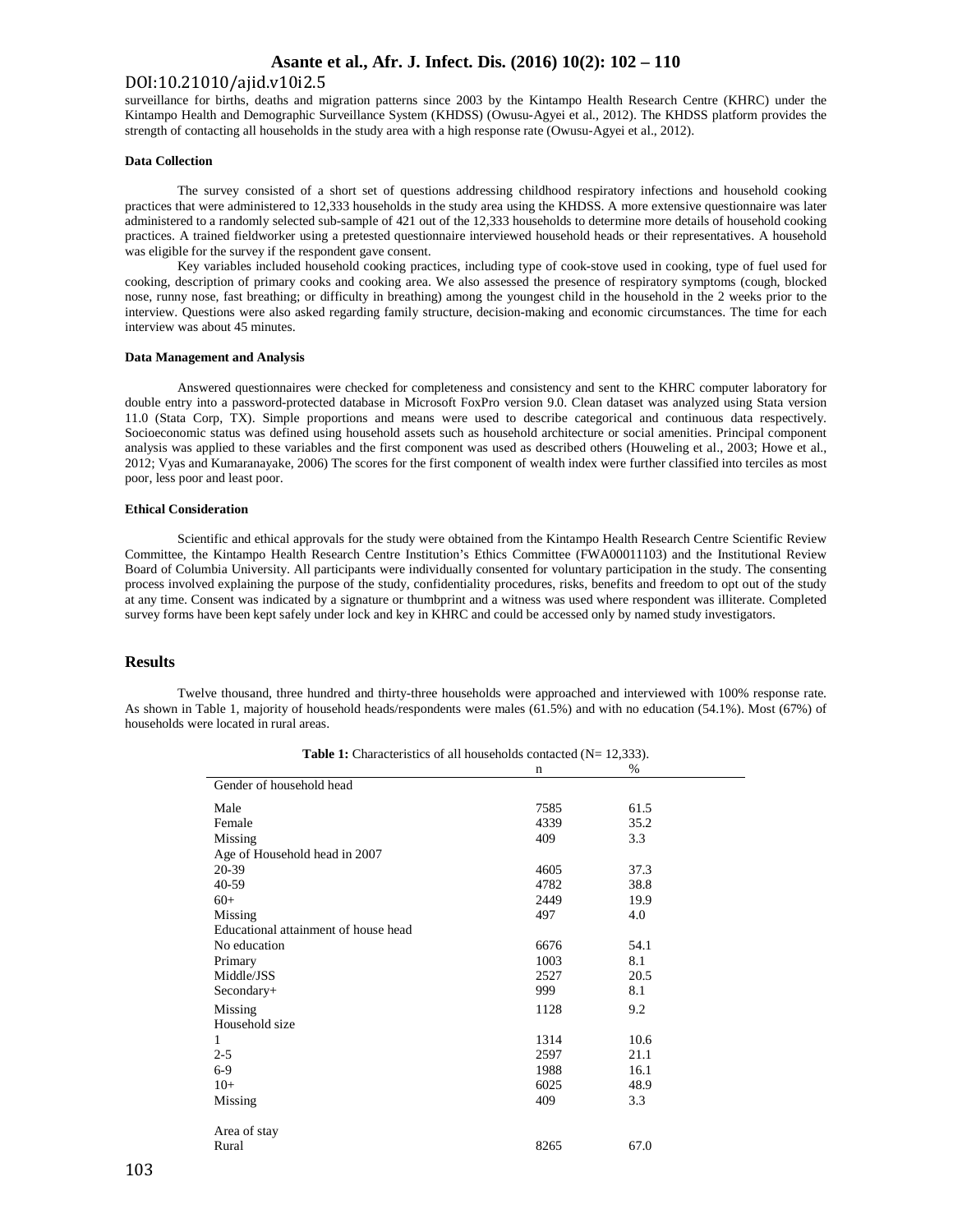| 4068  | 33.0 |  |
|-------|------|--|
|       |      |  |
| 3980  | 32.3 |  |
| 3942  | 32.0 |  |
| 4002  | 32.4 |  |
| 409   | 3.3  |  |
|       |      |  |
| 1687  | 13.7 |  |
| 10646 | 86.3 |  |
|       |      |  |
| 1765  | 14.3 |  |
| 10568 | 85.7 |  |
|       |      |  |

The prevalence of smoking among household members was 13.7% within the one month period prior to the survey. Approximately fifty-seven percent (7006/12333) of households had at least one child less than five years of age. Fifty-two percent of children were males [Table 2].

### **Prevalence of at Least One Respiratory Symptom and Potential Risk Factors**

At least one respiratory symptom (cough, blocked nose, fast breathing, or chest in drawing) was reported in 34.4% (n=2413, 95% CI 33.3 - 35.5) of children <5 years of age (N=7006). A majority (51.9%) of children with at least one respiratory symptom lived in households with a male head, with those in the rural areas going up to 65.3%. Also 99.3% of male-headed households used biomass fuel (wood or charcoal) as the main primary fuel (Table 2). Blocked nose was the commonest symptom reported (29.6%, 95% CI: 28.4 – 30.6) (Figure 1). Seventeen percent (413/2413) of children who were reported to have had at least one respiratory symptom sought medical treatment.

# **Prevalence of ALRI Symptoms and Potential Risk Factors**

The prevalence of ALRI symptoms (cough with fast breathing and/or difficulty in breathing) was 13.7% (n= 957, 95% CI: 12.8–15.5%). A majority of children with ALRI symptoms lived in households with household heads who had no education (51.9%) and also in households that used biomass fuel (98.8%) as the main primary fuel (Table 2).

#### **Cooking Practices**

In all households contacted, a majority (77.8%, 95% CI 77.7 - 78.5%) of households used wood as their primary fuel (Table 3). Majority of respondents who used wood as their primary fuel obtained them by gathering wood from their neighborhood (95.6%, 9177/9595) and used a 3-stone local stove for cooking (94.9%, 9101/9595). Charcoal use was less common (Table 3). LPG or electricity use was rare (Table 3). A majority of respondents primarily cooked in open areas with no roofs and walls (56.7%). Partially enclosed areas were the commonest (38.0%) secondary cooking area (Figure 2). None of the cooking practice variables was significantly associated with respiratory symptoms.

| <b>Table 2:</b> Characteristics of households and characteristics of children assessed for respiratory morbidity |  |  |  |  |  |  |  |  |  |
|------------------------------------------------------------------------------------------------------------------|--|--|--|--|--|--|--|--|--|
|------------------------------------------------------------------------------------------------------------------|--|--|--|--|--|--|--|--|--|

|                                      | Total       | At least one respiratory sign. $n$ (%) |                   | Symptoms of acute lower respiratory<br>infection. $n$ $(\%)$ |                   |
|--------------------------------------|-------------|----------------------------------------|-------------------|--------------------------------------------------------------|-------------------|
|                                      | $N = 7006$  | $N = 2413$                             | $N = 4593$        | $N = 957$                                                    | $N = 6049$        |
|                                      | $n$ (%)     | Yes $n\%$ )                            | No $n\frac{6}{6}$ | Yes $n\%$ )                                                  | No $n\frac{6}{6}$ |
| Gender of household head             |             |                                        |                   |                                                              |                   |
| Male                                 | 4624 (66.0) | 1589 (65.8)                            | 3035(66.1)        | 609(63.6)                                                    | 4015 (66.4)       |
| Female                               | 2176 (31.1) | 748 (31.0)                             | 1428(31.1)        | 311 (32.5)                                                   | 1865 (30.8)       |
| Missing                              | 206(2.9)    | 76(3.2)                                | 130(2.8)          | 37(2.9)                                                      | 169(2.8)          |
| Age of Household head at time of     |             |                                        |                   |                                                              |                   |
| survey                               |             |                                        |                   |                                                              |                   |
| 20-39                                | 3050 (43.5) | 1077(44.6)                             | 1973 (43.0)       | 439 (45.9)                                                   | 2611 (43.2)       |
| 40-59                                | 2592 (37.0) | 884 (36.6)                             | 1708 (37.2)       | 331 (34.6)                                                   | 2261 (37.4)       |
| $60+$                                | 1118(16.0)  | 361 (15.0)                             | 757(16.5)         | 143 (14.9)                                                   | 975(16.1)         |
| Missing                              | 246(3.5)    | 91(3.8)                                | 155(3.6)          | 44(4.6)                                                      | 201(3.3)          |
| Educational attainment of house head |             |                                        |                   |                                                              |                   |
| No education                         | 3810 (54.4) | 1301 (53.9)                            | 2509(54.6)        | 497 (51.9)                                                   | 3313 (54.8)       |
| Primary                              | 587 (8.4)   | 185(7.7)                               | 402(8.7)          | 66 (6.9)                                                     | 521 (8.6)         |
| Middle/JSS <sup>a</sup>              | 1400(20.0)  | 475 (19.7)                             | 925(20.1)         | 204 (21.3)                                                   | 1196 (19.7)       |
| Secondary+                           | 523 (7.4)   | 197(8.2)                               | 326(7.1)          | 90 (9.4)                                                     | 433 (7.2)         |
| Missing                              | 686 (9.8)   | 255(10.5)                              | 431 (9.4)         | 100(10.5)                                                    | 586 (9.7)         |
| Household size                       |             |                                        |                   |                                                              |                   |
| 1                                    | 620(8.8)    | 255(10.6)                              | 365(7.9)          | 113(11.8)                                                    | 507(8.4)          |
| $2 - 5$                              | 1395 (19.9) | 490 (20.3)                             | 905 (19.7)        | 216(22.6)                                                    | 1179 (19.5)       |
| 6-9                                  | 1074(15.3)  | 381 (15.8)                             | 693 (15.1)        | 124(13.0)                                                    | 950 (15.7)        |
| $10+$                                | 3711 (53.0) | 1211 (50.2)                            | 2500 (54.4)       | 467 (48.8)                                                   | 3244 (53.6)       |
| Missing                              | 206(2.9)    | 76(3.1)                                | 130(2.8)          | 37(3.8)                                                      | 169(2.8)          |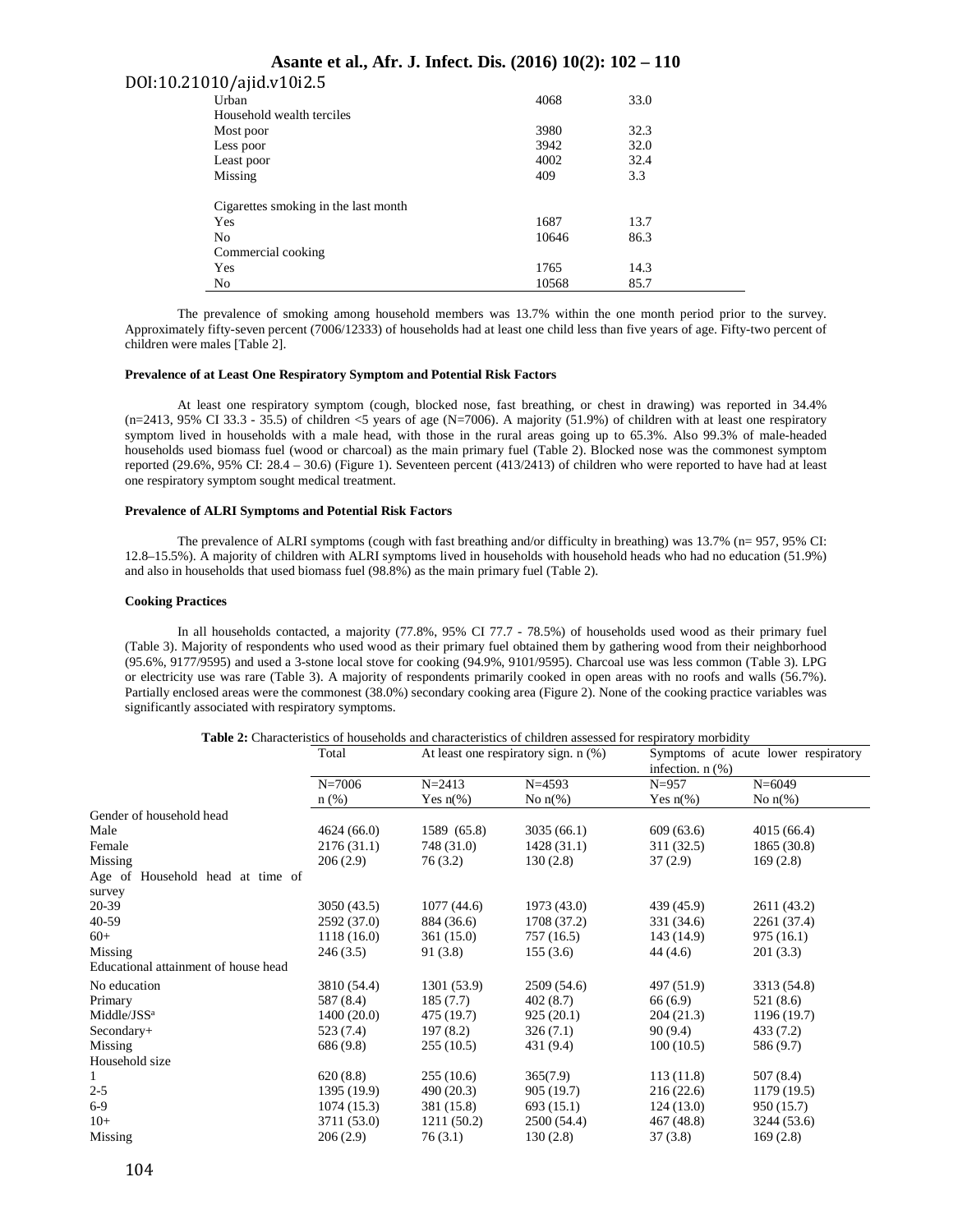DOI:10.21010/ajid.v10i2.5

| Area of residence                      |             |             |             |             |             |
|----------------------------------------|-------------|-------------|-------------|-------------|-------------|
| Rural                                  | 4855 (69.3) | 1577 (65.3) | 3278 (71.4) | 558 (58.3)  | 4289 (71.0) |
| Urban                                  | 2151 (30.7) | 836 (34.7)  | 1315 (28.6) | 399 (41.7)  | 1752 (29.0) |
| Cigarettes smoking in the last month   |             |             |             |             |             |
| Yes                                    | 1042 (14.9) | 376 (15.6)  | 666 (14.5)  | 139 (14.5)  | 903 (14.9)  |
| N <sub>o</sub>                         | 5964 (85.1) | 2037 (84.4) | 3927 (85.5) | 818 (85.5)  | 5146 (85.1) |
| Household wealth terciles              |             |             |             |             |             |
| Most poor                              | 2137 (30.5) | 755 (31.3)  | 1382 (30.1) | 283 (29.6)  | 1854 (30.7) |
| Less poor                              | 2381 (34.0) | 824 (34.1)  | 1557 (33.9) | 322(33.6)   | 2059(34.0)  |
| Least poor                             | 2282 (32.6) | 758 (31.4)  | 1524 (33.2) | 315 (32.9)  | 1967 (32.5) |
| Missing                                | 206(2.9)    | 76(3.2)     | 130(2.8)    | 37(3.9)     | 169(2.8)    |
| Commercial cooking in household        |             |             |             |             |             |
| Yes                                    | 1082 (15.4) | 420 (17.4)  | 662 (14.4)  | 775(81.0)   | 5149 (85.1) |
| No                                     | 5924 (84.6) | 1993 (82.6) | 3931 (85.6) | 182 (19.0)  | 900 (14.9)  |
| Sex of youngest child                  |             |             |             |             |             |
| Male                                   | 3627 (51.8) | 1300 (53.9) | 2327 (50.7) | 3100 (51.3) | 527(55.1)   |
| Female                                 | 3345 (47.7) | 1102(45.7)  | 2243 (48.8) | 2917 (48.2) | 428 (44.7)  |
| Missing                                | 34(0.5)     | 11(0.4)     | 23(0.5)     | 32 (0.53)   | 2(0.21)     |
| Age of child                           |             |             |             |             |             |
| $\boldsymbol{0}$                       | 1626 (23.2) | 594 (24.6)  | 1032(22.5)  | 251 (26.2)  | 1375 (22.7) |
| $\mathbf{1}$                           | 1851 (26.4) | 696 (28.8)  | 1155(25.1)  | 287(30.0)   | 1564 (25.9) |
| $\overline{\mathbf{c}}$                | 1857 (26.5) | 588 (24.4)  | 1269(27.6)  | 214 (22.4)  | 1643 (27.2) |
| 3                                      | 841 (12.0)  | 281 (11.6)  | 560 (12.2)  | 98 (10.2)   | 743 (12.2)  |
| $\overline{4}$                         | 831 (11.9)  | 254(10.6)   | 577 (12.6)  | 107(11.2)   | 724 (12.0)  |
| Primary cooking fuel                   |             |             |             |             |             |
| LPG/Electricity                        | 16(0.2)     | 8(0.3)      | 8(0.2)      | 4(0.4)      | 12(0.2)     |
| Biomass fuel (Wood/Charcoal)           | 6957 (99.3) | 2390 (99.1) | 4567 (99.4) | 945 (98.8)  | 6012 (99.4) |
| Other                                  | 33 (0.5)    | 15(0.6)     | 18(0.4)     | 8(0.8)      | 25(0.4)     |
| Primary cooking area                   |             |             |             |             |             |
| Open with no roof and walls            | 4071 (58.1) | 1360 (56.3) | 2711 (59.0) | 556 (58.1)  | 3515 (58.1) |
| Open with roof only                    | 433 (6.2)   | 154(6.4)    | 279(6.1)    | 62(6.5)     | 371(6.1)    |
| Partially enclosed with walls and roof | 1260(18.0)  | 484 (20.1)  | 776 (16.9)  | 187(19.5)   | 1073(17.8)  |
| Fully enclosed                         | 1227 (17.5) | 413 (17.1)  | 814 (17.7)  | 151(15.8)   | 1076 (17.8) |
| No primary cooking area                | 15(0.2)     | 2(0.1)      | 13(0.3)     | 1(0.1)      | 14(0.2)     |
| Stove for burning wood                 |             |             |             |             |             |
| Open <i>mokyia</i> <sup>b</sup>        | 5764 (82.3) | 1975 (81.9) | 3789 (82.5) | 748 (78.2)  | 5016 (82.9) |
| Clay $mokyi$                           | 197(2.8)    | 69(2.9)     | 128(2.8)    | 35(3.7)     | 162(2.7)    |
| Metal mokyiab                          | 131(1.9)    | 23(0.9)     | 108(2.3)    | 10(1.0)     | 121(2.0)    |
| Other                                  | 29(0.4)     | 12(0.5)     | 17(0.4)     | 7(0.7)      | 22(0.4)     |
| Do not use wood                        | 885 (12.6)  | 334 (13.8)  | 551 (12.0)  | 157 (16.4)  | 728 (12.0)  |
| Way in obtaining wood                  |             |             |             |             |             |
| Gather from the field only             | 1287 (18.4) | 449 (18.6)  | 838 (18.3)  | 721 (75.3)  | 5059 (83.6) |
| Gather from the field and purchase     | 120(1.7)    | 54(2.2)     | 66 (1.4)    | 15(1.6)     | 75(1.3)     |
| from market                            |             |             |             |             |             |
| Purchase from the market only          | 2455 (35.0) | 950 (39.4)  | 1505 (32.8) | 63(6.6)     | 190(3.1)    |
| Do not gather wood                     | 3144 (44.9) | 960 (39.8)  | 2184 (47.5) | 158(16.5)   | 725 (12.0)  |

<sup>a</sup> JSS – Junior Secondary School <sup>b</sup>Mokyia – A local stove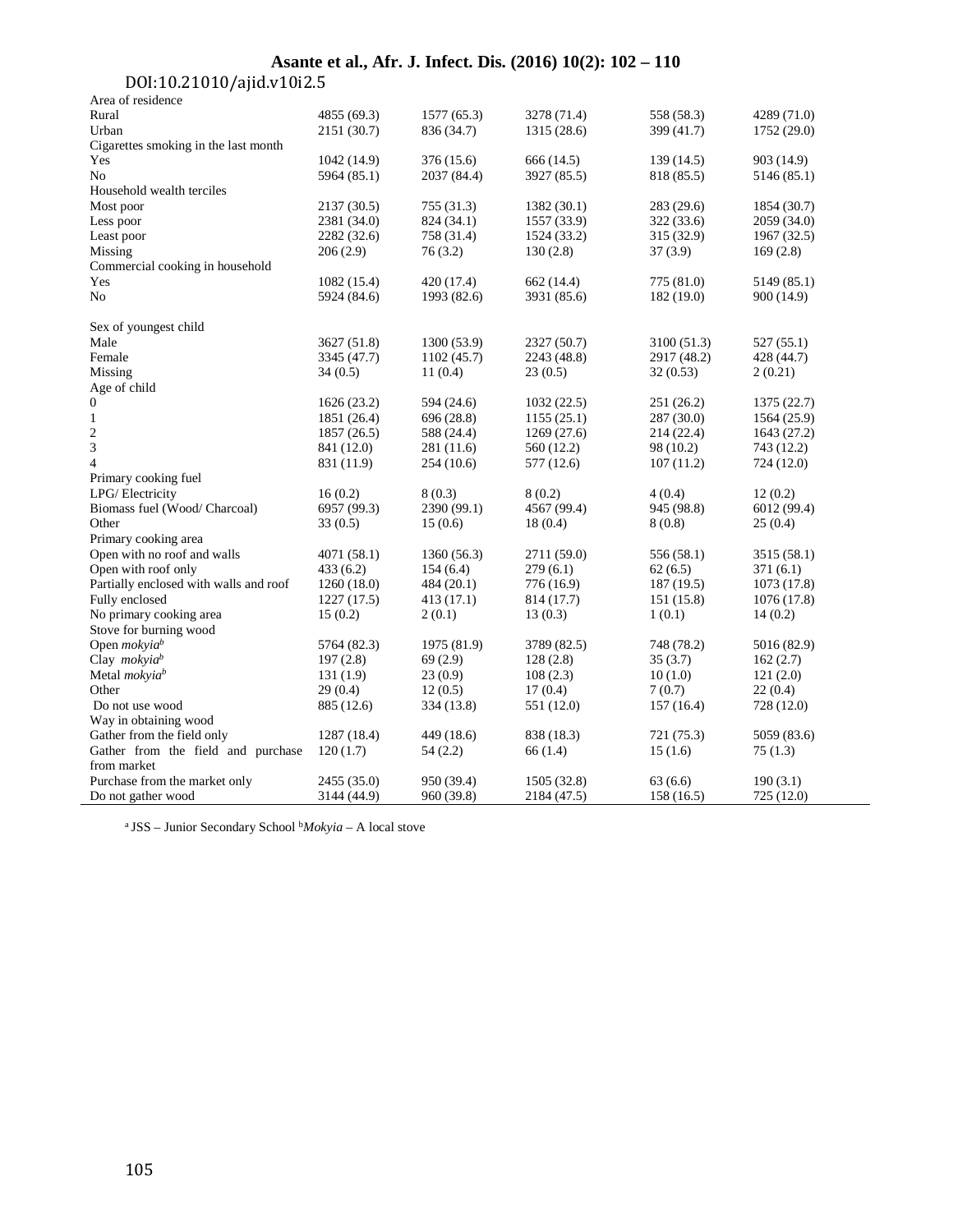



**Figure 1**: Bar chart of Prevalence of respiratory morbidity among children in the last two weeks prior to the survey (with confidence intervals).

Legend: Bar chart of the prevalence of respiratory symptoms among children less than five years old (N=7006) in the Kintampo area, 2007. Numerator (n) for each symptom is as follows: cough =1775, blocked nose/runny nose=2070, fast breathing =944, chest in-drawing =692

| <b>Table 3:</b> Cooking practices among all households $N=12,333$ |      |      |  |  |  |  |
|-------------------------------------------------------------------|------|------|--|--|--|--|
|                                                                   | N    | %    |  |  |  |  |
| Primary cooking fuel                                              |      |      |  |  |  |  |
| LPG/Electricity                                                   | 63   | 0.5  |  |  |  |  |
| Charcoal                                                          | 2364 | 19.2 |  |  |  |  |
| Wood                                                              | 9595 | 77.8 |  |  |  |  |
| Other                                                             | 311  | 2.5  |  |  |  |  |
| Primary cooking area                                              |      |      |  |  |  |  |
| Open with no roof and walls                                       | 6996 | 56.7 |  |  |  |  |
| Open with roof only                                               | 748  | 6.1  |  |  |  |  |
| Partially enclosed with walls and roof                            | 2208 | 17.9 |  |  |  |  |
| Fully enclosed                                                    | 2101 | 17.0 |  |  |  |  |
| No primary cooking area                                           | 280  | 2.3  |  |  |  |  |
| Stove for burning wood                                            |      |      |  |  |  |  |
| Open mokyia                                                       | 9691 | 78.6 |  |  |  |  |
| Clay mokyia                                                       | 319  | 2.6  |  |  |  |  |
| Metal mokyia                                                      | 214  | 1.7  |  |  |  |  |
| Other                                                             | 41   | 0.3  |  |  |  |  |
| Do not use wood                                                   | 2068 | 16.8 |  |  |  |  |
| Way in obtaining wood*                                            |      |      |  |  |  |  |
| Gather                                                            | 9660 | 78.3 |  |  |  |  |
| Gather and purchase                                               | 150  | 1.2  |  |  |  |  |
| Purchase                                                          | 455  | 3.7  |  |  |  |  |
| Do not use wood                                                   | 2068 | 16.8 |  |  |  |  |

|  |  |  | <b>Table 3:</b> Cooking practices among all households $N=12,333$ |  |
|--|--|--|-------------------------------------------------------------------|--|
|  |  |  |                                                                   |  |

\*Includes respondents who use wood as their primary or secondary source of fuel.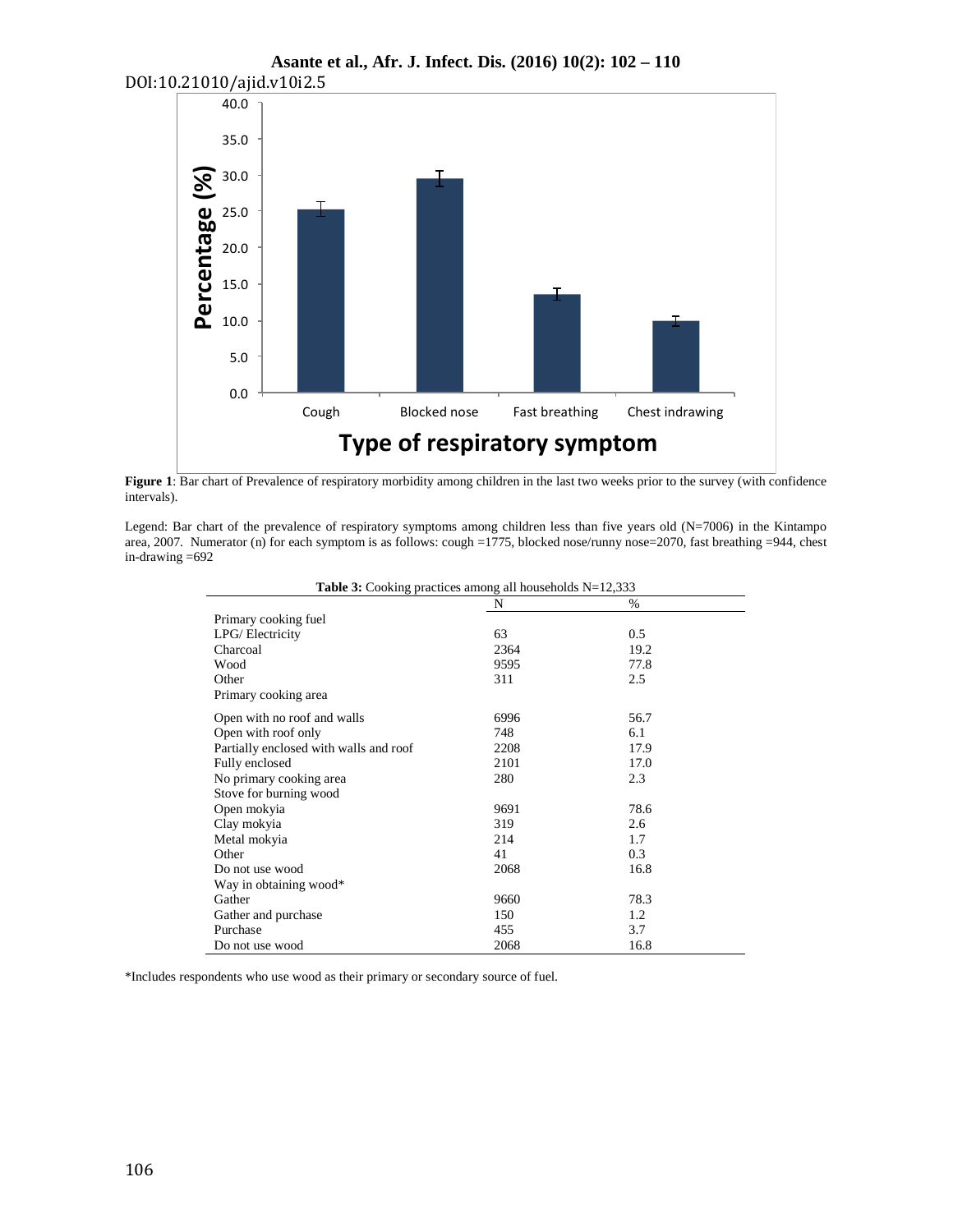

**Figure 2**: Proportion of secondary cooking areas among all households that had a secondary cooking area (N= 4825). Numerator (n) for each secondary cooking area is as follows: Open with no roof and walls  $=1027$ , Open with roof only  $=348$ , partially enclosed with walls and roof= 1833, fully enclosed=1617

|                         | Agricultural information |      | Health information |      |
|-------------------------|--------------------------|------|--------------------|------|
| Source                  | N                        | $\%$ | N                  | %    |
| Radio                   | 6,813                    | 55.2 | 6,338              | 51.4 |
| Nearby neighbors        | 1,275                    | 10.3 | 302                | 2.5  |
| Agricultural officer    | 877                      | 7.1  | 26                 | 0.2  |
| Community elders        | 810                      | 6.6  | 313                | 2.5  |
| Other                   | 384                      | 3.1  | 80                 | 0.7  |
| Other community members | 330                      | 2.7  | 210                | 1.7  |
| Health officer          | 47                       | 0.4  | 4,285              | 34.7 |
| Extended family         | 26                       | 0.2  | 12                 | 0.1  |
| Friend elsewhere        | 24.0                     | 0.2  | 8                  | 0.1  |
| NK.                     | 1.747                    | 14.2 | 759                | 6.2  |

**Table 4:** Source of information among households (N=12,333)

In a randomly selected subset of respondents, females were the persons who mostly gathered firewood from the fields (90.8%, 296/326) and did the cooking (94.8%, 384/406) for the household; 58.7% (247/421) of households cooked on their farms outside their homes. In the same subset of households, 74% (313/421), 47.7% (201/421), and 93.6% (394/421) of households cooked breakfast, lunch, or supper respectively. The median time for cooking was 2 hours and 20 minutes (range  $0 - 5$  hours, 30 minutes).

## **Awareness of Cook-Stoves and Health Risk of Smoke**

In the randomly selected subset of households, a majority (92.4%, n=389/421) of respondents were not aware of improved cookstoves. However, most respondents were aware of health hazards associated with smoke. About 97.4% (410/421) were aware that tobacco could lead to health hazard and cook smoke could lead to childhood pneumonia (96.7%, n=407/421) or lung disease in adults (96.4%, n=406/421). Other sources of smoke identified by household members were those from mosquito coils (39.7%, 167/421) as well as from paraffin or kerosene lantern (92.6%, 390/421).

### **Household Decision-Making and Sources of Information**

In all households, fathers/husbands were the primary decision makers for households in health seeking (64.3%, 7924/12,333) or for major item purchases (67.2%, 8286/12,333). Mothers/wives made primary decisions in 25.4% (3135/12,333) of health-seeking in households and 23.1% (2850/12,333) for major items purchases. The local radio was the commonest primary source of agricultural (55.2%) or health (51.4%) information (Table 4). Other sources included agricultural officers or health officers.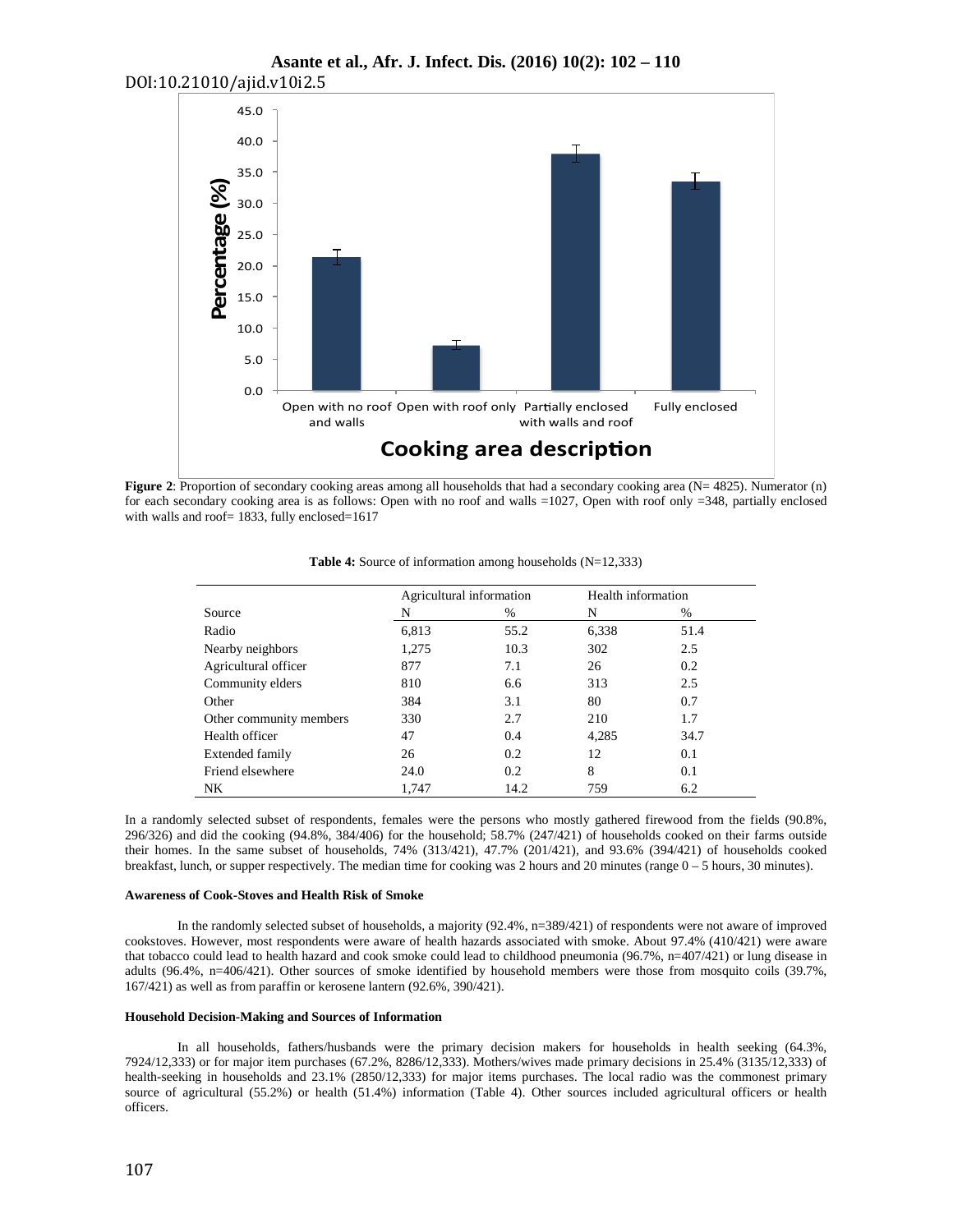DOI:10.21010/ajid.v10i2.5 **Discussion**

A survey was conducted in a predominantly rural area of Ghana to determine household respiratory morbidity and cooking practices among young children. The prevalence of at least one respiratory symptom (cough, blocked nose, fast breathing, or chest in drawing) was very high among children who were less than five years of age at the time of the survey. Cough was one of the commonest symptoms reported. The reported cough could be pathological or non-pathological (Bonney et al., 2012). Though it is likely that a proportion of the symptoms reported may not be pathological, the prevalence of runny nose suggests a high probability of an upper respiratory tract infection (URTI). URTI may result from common viruses such as *Influenza Sp* that sometimes occur as outbreaks but are usually eliminated within a short period (i.e. within periods less than 6 months) (Iskander et al., 2013) . It could have been possible an URTI outbreak occurred at the time of this survey, but this was unlikely as there was no report of such an outbreak by health authorities in our surveyed area in the six-month period of our survey. The prevalence of respiratory symptoms determined in this survey is similar to that obtained in other surveys in rural areas of Kenya (Feikin et al., 2011), and in industrialized countries where air pollution is high (Kumar et al., 2007; Ranzi et al., 2014).

The prevalence of ALRI symptoms (13.7%), though lower than that of URTI represents a significant health burden if they truly reflect underlying ALRI prevalence. In studies conducted in southern Ghana, the prevalence of ALRI symptoms assessed by trained community health personnel was <10% (Chinbuah et al., 2013). In our study, ALRI symptoms were reported by mothers or caregivers and not by health professionals or trained community volunteers. It is therefore likely that the prevalence determined in this survey could have been under-estimated since mild to moderate breathlessness or chest in-drawing may go unnoticed by the mother as was found in surveys in other parts of Ghana (Denno et al., 1994) and in Ethiopia (Muhe, 1996).

The use of firewood for cooking was very high in the study area and similar to other rural areas of Ghana and developing countries (Bonjour et al., 2013; GSS/GHS/GNPHRL, 2015). Uncontrolled, unventilated firewood combustion leads to air pollution, which is associated with high disease burden including respiratory diseases (Thacher et al., 2013; Wong et al., 2013). In this survey, no associations were sought between use of firewood and respiratory symptoms. This is due to the fact that few households (0.5%) used clean cook stoves or fuels (electricity or LPG) as their primary cooking fuel and we lacked exposure monitoring at the time of the survey to test for exposure-response among those families using wood for cooking. Respiratory symptoms were higher among children living in urban areas. It is likely that the children living in urban areas are exposed to other risk factors of respiratory signs such as smoke from vehicles.

A majority of households primary cooks were women of childbearing age. We assume that, if pregnant, the foetus of these primary cooks were likely to be exposed to environmental pollutants such as carbon monoxide that may lead to poor health outcomes (Naeher et al., 2000). The GRAPHS study (Jack et al., 2015) currently under way in Ghana is seeking to evaluate the potential impact of use of improved cook-stoves on low birth weight and infant respiratory morbidity and will be able to provide additional data to help explain this assumption being made in the manuscript. Other cohort studies will be required to investigate the potential impact of using improved cook-stoves on other infant health outcomes such as motor and neurodevelopment and infant anthropometry growth.

In many developing sub-Saharan countries, government policies recognize the need to provide improved cook-stoves as means of maintaining trees and plantations to halt climate change (Kgathi and Zhou, 1995) . In Ghana, pilot programmes are being implemented by providing free LPG stoves to some rural communities. There is the need to take advantage of such programmes to assess the health benefits of improved cook-stoves on non-communicable diseases such as cardiovascular diseases.

In planning such intervention studies, there is the need to consider the social context within which the study will be carried out. In the current study, knowledge of improved cook-stoves is documented to be limited. Community members will therefore need to be educated on the use of the chosen improved cook-stove to ensure compliance through an appropriate medium. Community durbars and community worker discussion of topical issues in the study were found to be the best ways of deploying information.

Even though, interventions of this nature may be targeted at women and their children, household decision makers will need to be consulted to ensure acceptance and compliance to the improved cook-stove as majority of households decisions are made by male household heads.

### **Study Limitation**

A cross-sectional survey was conducted and therefore temporal relationship between use of cook-stoves and respiratory symptoms cannot be assessed. Secondly the symptoms such as breathlessness was not counted but was dependent on the subjective observations of the mother or caregiver of the child. Studies will however require counting and observations by a trained health professional or community worker as was used in other studies in Ghana (Kirkwood et al., 2010b) and the RESPIRE study (Smith et al., 2011).

### **Conclusion**

Symptoms of ALRI reported by caregivers are high in the Kintampo area of Ghana where use of biomass fuel use is also high. There is the need to plan interventions to use improved cook-stoves and to test the health benefits of such interventions.

**Competing Interest**: All authors declared that they have no competing interest.

### **Authors' contribution**

KP, DJ, SOA and PK conceived the idea. All authors contributed to the study implementation. KP and EN analyzed the data. KP wrote the first draft of the paper and the final version was reviewed and approved by all authors. SOA, the Director of the Kintampo Health Research Centre and PK, the Director of Columbia Climate and Health Program, Department of Environmental Health Sciences, Mailman School of Public Health reviewed and approved the paper on behalf of the participating institutions.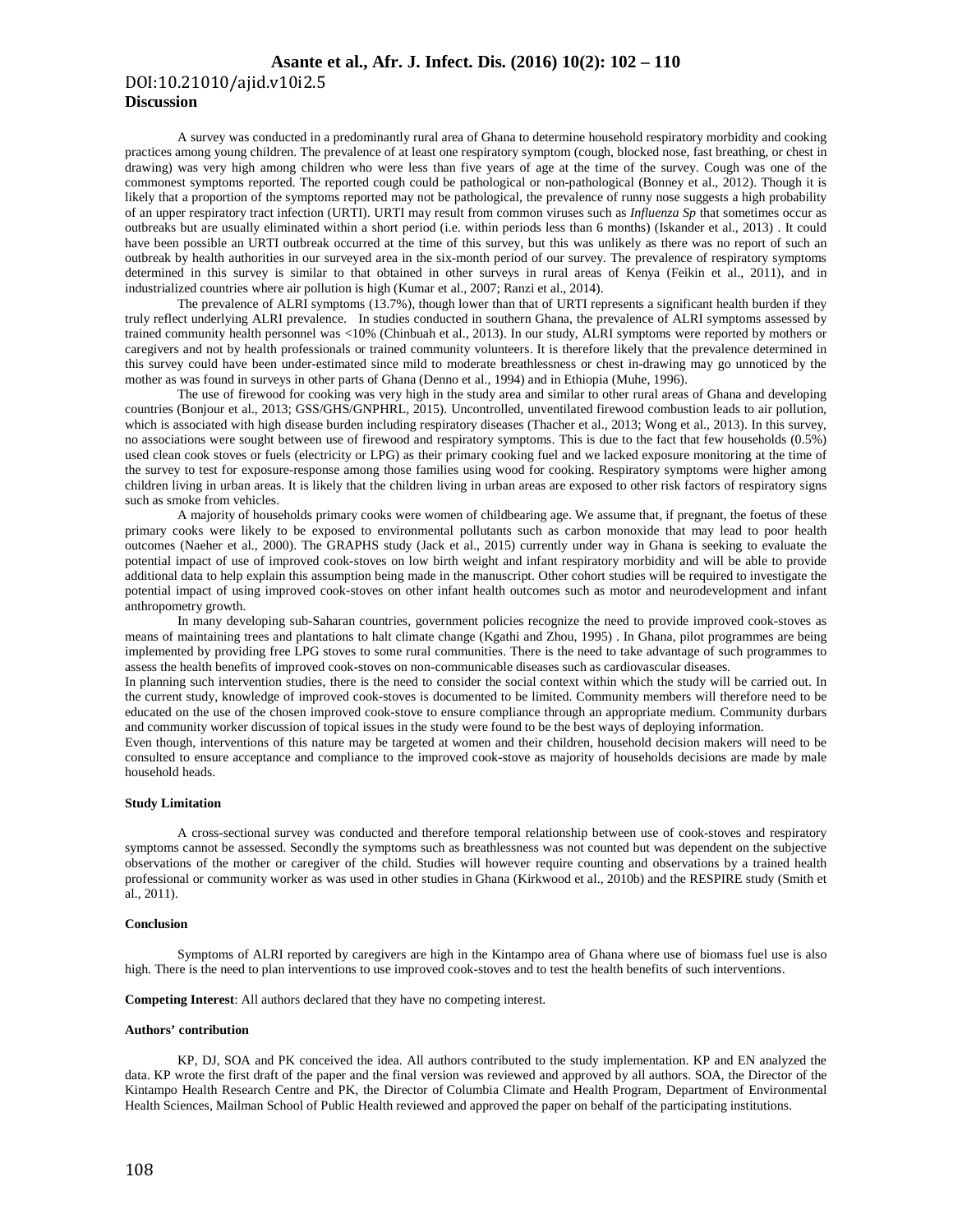# DOI:10.21010/ajid.v10i2.5 **Acknowledgement**

The authors are grateful to the staff of Kintampo Health Research Centre and to Columbia University for supporting this study; the community leadership and community members, local political leaders and local government agencies and Ghana Health Service.

The Kintampo Health Research Centre is a member-centre of the INDEPTH Network.

## **References**

- 1. Amegah, A.K., Damptey, O.K., Sarpong, G.A., Duah, E., Vervoorn, D.J., Jaakkola, J.J., 2013. Malaria infection, poor nutrition and indoor air pollution mediate socioeconomic differences in adverse pregnancy outcomes in Cape Coast, Ghana. PLoS One 8, e69181.
- 2. Asante, K.P., Abokyi, L., Zandoh, C., Owusu, R., Awini, E., Sulemana, A., Amenga-Etego, S., Adda, R., Boahen, O., Segbaya, S., Mahama, E., Bart-Plange, C., Chandramohan, D., Owusu-Agyei, S., 2010. Community perceptions of malaria and malaria treatment behaviour in a rural district of Ghana: implications for artemisinin combination therapy. BMC Public Health 10, 409.
- 3. Asante, K.P., Owusu-Agyei, S., Cairns, M., Dodoo, D., Boamah, E.A., Gyasi, R., Adjei, G., Gyan, B., Agyeman-Budu, A., Dodoo, T., Mahama, E., Amoako, N., Dosoo, D.K., Koram, K., Greenwood, B., Chandramohan, D., 2013. Placental malaria and the risk of malaria in infants in a high malaria transmission area in ghana: a prospective cohort study. J Infect Dis 208, 1504-1513.
- 4. Bonjour, S., Adair-Rohani, H., Wolf, J., Bruce, N.G., Mehta, S., Pruss-Ustun, A., Lahiff, M., Rehfuess, E.A., Mishra, V., Smith, K.R., 2013. Solid fuel use for household cooking: country and regional estimates for 1980-2010. Environmental health perspectives 121, 784-790.
- 5. Bonney, J.H., Kronmann, K.C., Lindan, C.P., Asante, I.A., Parbie, P., Aboagye, J., Amankwah, J., Odoom, J.K., Adjabeng, M., Nzussouo, N.T., Ahadzie, L., Barthel, R.V., Cornelius, C., Amofah, G., Oyofo, B., Ampofo, W.K., 2012. Virological surveillance of influenza-like illness among children in Ghana, 2008-2010. J Infect Dis 206 Suppl 1, S108- 113.
- 6. Brook, R.D., 2007. Is air pollution a cause of cardiovascular disease? Updated review and controversies. Reviews on environmental health 22, 115-137.
- 7. Bruce, N., Perez-Padilla, R., Albalak, R., 2000. Indoor air pollution in developing countries: a major environmental and public health challenge. Bull World Health Organ 78, 1078-1092.
- 8. Chinbuah, M.A., Abbey, M., Kager, P.A., Gyapong, M., Nonvignon, J., Ashitey, P., Akpakli, J., Appiatse, S.A., Kubi, D., Gyapong, J.O., 2013. Assessment of the adherence of community health workers to dosing and referral guidelines for the management of fever in children under 5 years: a study in Dangme West District, Ghana. International health 5, 148-156.
- 9. Denno, D.M., Bentsi-Enchill, A., Mock, C.N., Adelson, J.W., 1994. Maternal knowledge, attitude and practices regarding childhood acute respiratory infections in Kumasi, Ghana. Ann Trop Paediatr 14, 293-301.
- 10. Feikin, D.R., Olack, B., Bigogo, G.M., Audi, A., Cosmas, L., Aura, B., Burke, H., Njenga, M.K., Williamson, J., Breiman, R.F., 2011. The burden of common infectious disease syndromes at the clinic and household level from population-based surveillance in rural and urban Kenya. PLoS One 6, e16085.
- 11. GSS/GHS/GNPHRL, 2015. 2014 Ghana Demographic and Health Survey. Ghana Statistical Service, Ghana Health Service, Ghana National Public Health and Reference Laboratory.
- 12. Houweling, T.A., Kunst, A.E., Mackenbach, J.P., 2003. Measuring health inequality among children in developing countries: does the choice of the indicator of economic status matter? International journal for equity in health 2, 8.
- 13. Howe, L.D., Galobardes, B., Matijasevich, A., Gordon, D., Johnston, D., Onwujekwe, O., Patel, R., Webb, E.A., Lawlor, D.A., Hargreaves, J.R., 2012. Measuring socio-economic position for epidemiological studies in low- and middle-income countries: a methods of measurement in epidemiology paper. Int J Epidemiol 41, 871-886.
- 14. Iskander, J., Strikas, R.A., Gensheimer, K.F., Cox, N.J., Redd, S.C., 2013. Pandemic influenza planning, United States, 1978-2008. Emerg Infect Dis 19, 879-885.
- 15. Jack, D.W., Asante, K.P., Wylie, B.J., Chillrud, S.N., Whyatt, R.M., Ae-Ngibise, K.A., Quinn, A.K., Yawson, A.K., Boamah, E.A., Agyei, O., Mujtaba, M., Kaali, S., Kinney, P., Owusu-Agyei, S., 2015. Ghana randomized air pollution and health study (GRAPHS): study protocol for a randomized controlled trial. Trials 16, 420.
- 16. Kgathi, D.L., Zhou, P., 1995. Biofuel use assessments in Africa: Implications for greenhouse gas emissions and mitigation strategies. Environmental monitoring and assessment 38, 253-269.
- 17. Kim, K.H., Jahan, S.A., Kabir, E., (2011). A review of diseases associated with household air pollution due to the use of biomass fuels. Journal of hazardous materials 192, 425-431.
- 18. Kirkwood, B.R., Hurt, L., Amenga-Etego, S., Tawiah, C., Zandoh, C., Danso, S., Hurt, C., Edmond, K., Hill, Z., Ten Asbroek, G., Fenty, J., Owusu-Agyei, S., Campbell, O., Arthur, P., (2010a). Effect of vitamin A supplementation in women of reproductive age on maternal survival in Ghana (ObaapaVitA): a cluster-randomised, placebo-controlled trial. Lancet 375, 1640-1649.
- 19. Kirkwood, B.R., Manu, A., Tawiah-Agyemang, C., ten Asbroek, G., Gyan, T., Weobong, B., Lewandowski, R.E., Soremekun, S., Danso, S., Pitt, C., Hanson, K., Owusu-Agyei, S., Hill, Z., (2010b). NEWHINTS cluster randomised trial to evaluate the impact on neonatal mortality in rural Ghana of routine home visits to provide a package of essential newborn care interventions in the third trimester of pregnancy and the first week of life: trial protocol. Trials 11, 58.
- 20. KNMA, (2013). Kintampo North Municipal Health Administration (KNMA) Annual Report.
- 21. Kumar, R., Nagar, J.K., Kumar, H., Kushwah, A.S., Meena, M., Kumar, P., Raj, N., Singhal, M.K., Gaur, S.N., (2007). Association of indoor and outdoor air pollutant level with respiratory problems among children in an industrial area of Delhi, India. Archives of environmental & occupational health 62, 75-80.